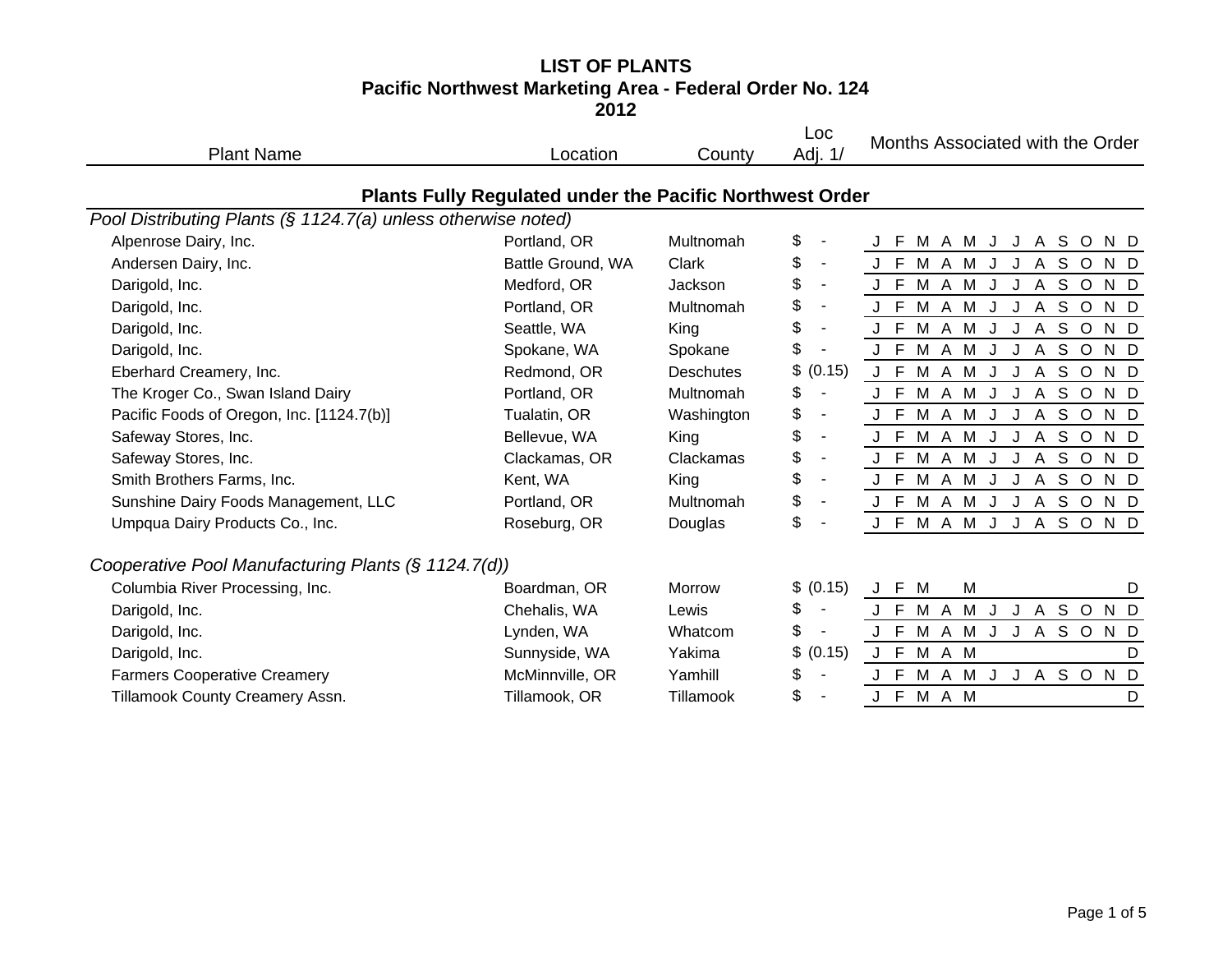#### **LIST OF PLANTS Pacific Northwest Marketing Area - Federal Order No. 124 2012**

| <b>Plant Name</b>                                                              | Location                                                        | County | Loc<br>Adj. 1/ | Months Associated with the Order         |
|--------------------------------------------------------------------------------|-----------------------------------------------------------------|--------|----------------|------------------------------------------|
|                                                                                | <b>Qualified Cooperatives under the Pacific Northwest Order</b> |        |                |                                          |
| Cooperative Associations (Qualified Pursuant to § 1124.18)                     |                                                                 |        |                |                                          |
| Dairy Farmers of America, Inc.                                                 | Kansas City, MO                                                 |        |                | A S O<br>N D<br>MAMJ<br>-F<br>J          |
| <b>Farmers Cooperative Creamery</b>                                            | McMinnville, OR                                                 |        |                | S O<br>MAM<br>N D<br>A                   |
| Northwest Dairy Association                                                    | Seattle, WA                                                     |        |                | S.<br>N D<br>M<br>A<br>$\circ$<br>м<br>A |
| Northwest Independent Milk Producers Association                               | East Olympia, WA                                                |        |                | S.<br>N D<br>$\circ$<br>A<br>M<br>A M    |
| <b>Tillamook County Creamery Association</b>                                   | Tillamook, OR                                                   |        |                | ASOND<br>J F M A M J<br>J                |
| Cooperative Reserve Supply Units (Qualified Pursuant to $\S$ 1124.11)          |                                                                 |        |                |                                          |
| Northwest Independent Milk Producers Association                               | East Olympia, WA                                                |        |                | F M A M J J A S O N D                    |
| Plants Fully Regulated under Other Federal Orders Distributing or Transferring |                                                                 |        |                |                                          |
|                                                                                | Fluid Milk Products into the Marketing Area (§ 1124.8(a))       |        |                |                                          |
| E O 30<br>Aaropur Inc                                                          | Manlowood MN                                                    | Domeou | (0.20)         | C M A M<br>1 C O N D                     |

| Agropur Inc.                  | F.O. 30  | Maplewood, MN   | Ramsey   | \$ (0.20) |  | F M A M J J |   |  |   | A S O N D |  |
|-------------------------------|----------|-----------------|----------|-----------|--|-------------|---|--|---|-----------|--|
| Agropur Inc.                  | F.O. 33  | Wyoming, MI     | Kent     | \$ (0.10) |  | J F M A M   |   |  |   | A S O N D |  |
| Aurora Organic Dairy          | F.O. 32  | Platteville, CO | Weld     | \$ 0.55   |  | MAM         |   |  |   | A S O N D |  |
| Jackson's Dairy               | F.O. 32  | Hutchinson, KS  | Reno     | \$ 0.30   |  | MA          | M |  | A | S O N D   |  |
| Morningstar Foods, Inc.       | F.O. 7   | Murray, KY      | Calloway | \$0.50    |  |             |   |  |   |           |  |
| Nestle USA, Inc.              | F.O. 33  | Anderson, IN    | Madison  | \$ 0.10   |  | MA          | M |  |   | ASOND     |  |
| <b>Shamrock Foods Company</b> | F.O. 131 | Phoenix, AZ     | Maricopa | \$0.45    |  | MA.         | M |  |   | A S O N D |  |
|                               |          |                 |          |           |  |             |   |  |   |           |  |

## **Producer-Handler Plants under the Pacific Northwest Order (§ 1124.8(b) & .10)**

| Edward and/or Aileen Brandsma (d/b/a Edaleen Dairy)    | Lynden, WA        | Whatcom | S.    | $\overline{\phantom{a}}$ |  |  |  |  | J F M A M J J A S O N D |  |
|--------------------------------------------------------|-------------------|---------|-------|--------------------------|--|--|--|--|-------------------------|--|
| Fishtrap Dairy II (d/b/a Twin Brook Creamery)          | Lynden, WA        | Whatcom | \$-   |                          |  |  |  |  | J F M A M J J A S O N D |  |
| Fresh Breeze Organic Dairy, Inc.                       | Lynden, WA        | Whatcom | $s -$ |                          |  |  |  |  | J F M A M J J A S O N D |  |
| Garn L. Gilbert, et. al. (d/b/a Country Morning Farms) | Othello, WA       | Adams   |       | \$ (0.15)                |  |  |  |  | J F M A M J J A S O N D |  |
| Lochmead Farms, Inc. (d/b/a Lochmead Dairy)            | Junction City, OR | Lane    | $s -$ |                          |  |  |  |  | J F M A M J J A S O N D |  |
|                                                        |                   |         |       |                          |  |  |  |  |                         |  |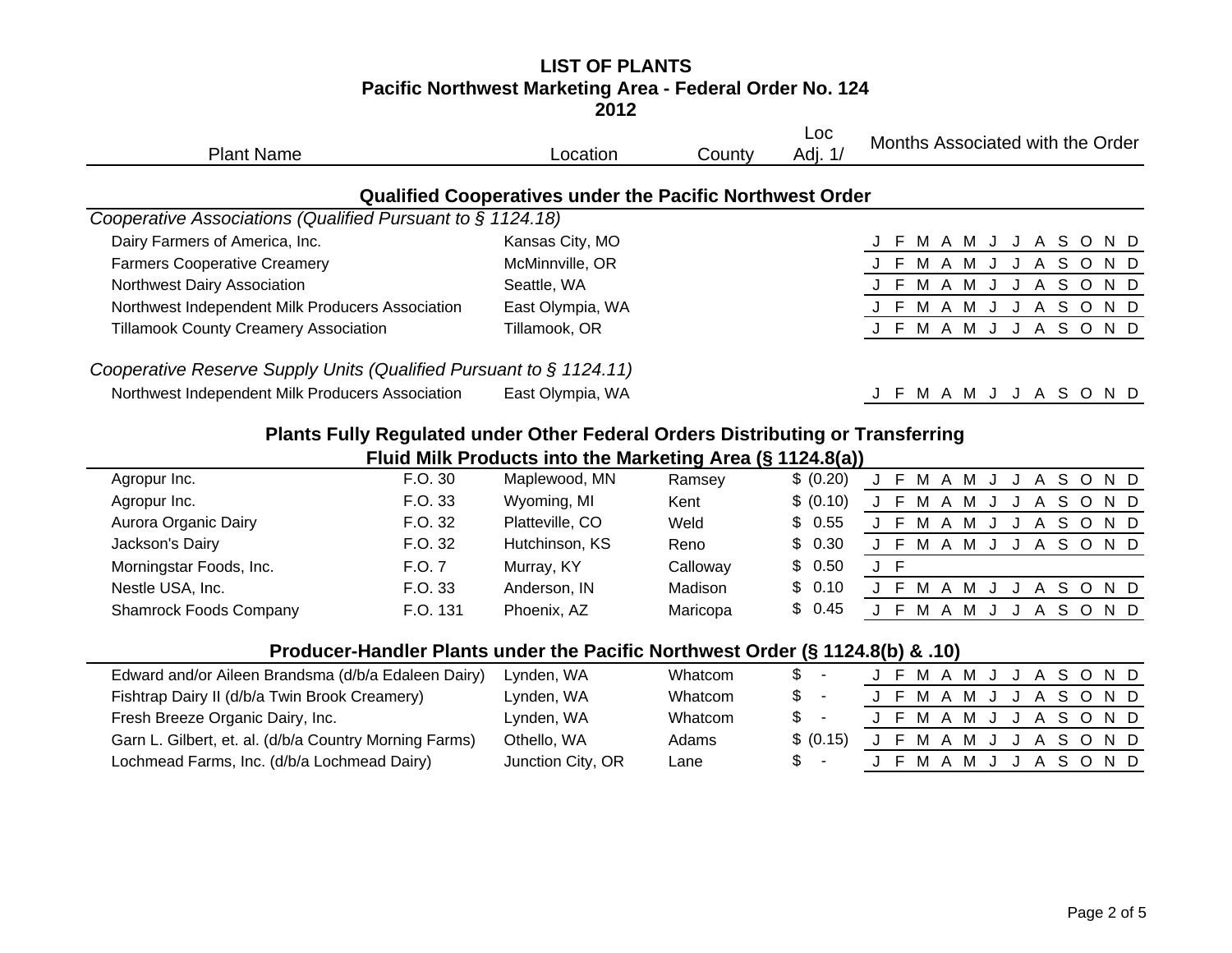# **LIST OF PLANTSPacific Northwest Marketing Area - Federal Order No. 124**

**2012**

| <b>Plant Name</b>                                                                                | Location                                                      | County      | Loc<br>Adj. 1/       | Months Associated with the Order                         |
|--------------------------------------------------------------------------------------------------|---------------------------------------------------------------|-------------|----------------------|----------------------------------------------------------|
| Partially Regulated Distributing Plants under the Pacific Northwest Order (§ 1124.8(c))          |                                                               |             |                      |                                                          |
| Darigold, Inc.                                                                                   | Boise, ID                                                     | Ada         | \$ (0.30)            | S O<br>A<br>м<br>M<br>N D<br>$\mathsf{A}$                |
| Gossner Foods, Inc.                                                                              | Logan, UT                                                     | Cache       | \$<br>$\blacksquare$ | E<br>S<br>M<br>M<br>$\circ$<br>N D<br>A<br>A             |
| HP Hood LLC                                                                                      | Sacramento, CA                                                | Sacramento  | \$ (0.20)            | S<br>M<br>$\circ$<br>N D<br>м<br>A<br>A                  |
| Meadow Gold Dairies, Inc.                                                                        | Boise, ID                                                     | Ada         | \$ (0.30)            | F<br>S<br>M<br>M<br>$\circ$<br>N D<br>A<br>A             |
| <b>Model Dairy</b>                                                                               | Reno, NV                                                      | Washoe      | \$ (0.20)            | E<br>S.<br>$\circ$<br>M<br>M<br>N D<br>$\mathsf{A}$<br>A |
| Morningstar Foods, Inc.                                                                          | Gustine, CA                                                   | Merced      | \$ (0.20)            | E<br>S.<br>N D<br>M<br>$\circ$<br>M<br>A<br>A            |
| <b>Straus Family Creamery</b>                                                                    | Marshall, CA                                                  | Sonoma      | \$ (0.10)            | S<br>N D<br>F.<br>M<br>$\circ$<br>M<br>A<br>A            |
| <b>Stremicks Heritage Foods</b>                                                                  | Riverside, CA                                                 | Riverside   | \$0.10               | E<br>S O<br>M<br>M<br>A<br>A                             |
| <b>Stremicks Heritage Foods</b>                                                                  | Santa Ana, CA                                                 | Orange      | 0.20<br>\$           | E<br>S.<br>$\circ$<br>N D<br>M<br>A<br>A<br>м            |
| WhiteWave Foods                                                                                  | City of Industry, CA                                          | Los Angeles | \$0.20               | F<br>M A M<br>SOND<br>$\mathsf{A}$                       |
|                                                                                                  | Exempt Plants under the Pacific Northwest Order (§ 1124.8(e)) |             |                      |                                                          |
| Noris Dairy, Inc.                                                                                | Scio, OR                                                      | Linn        | \$                   | F.<br>M A M<br>2/<br>A                                   |
| 1/ Location adjustments are relative to King County, Washington, Class I differential of \$1.90. |                                                               |             |                      |                                                          |

2/ Out of Business.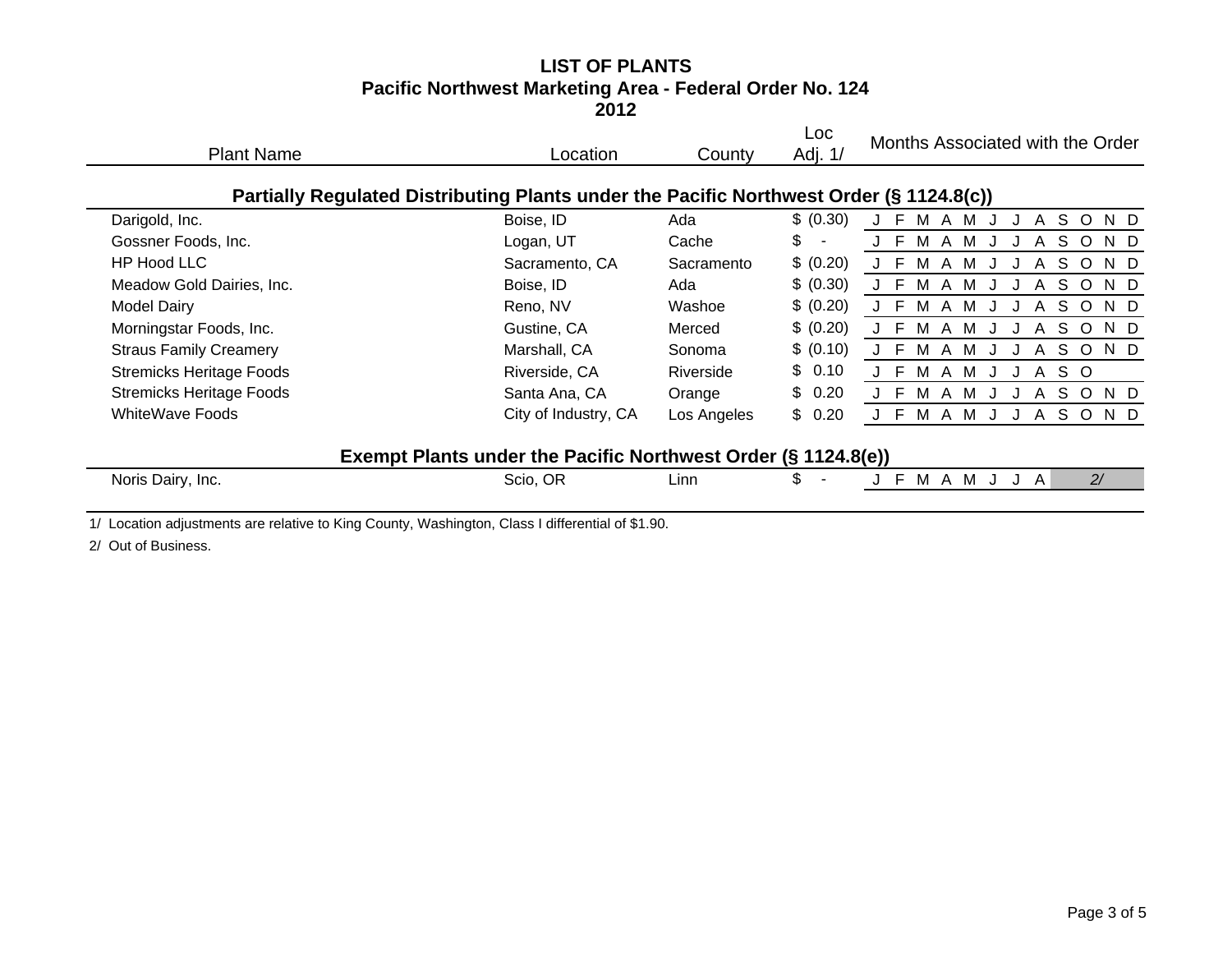### **LIST OF PLANTS Arizona Marketing Area - Federal Order No. 131 2012**

|                                                               |          |                                                                                |           | Loc                            |                                                      |
|---------------------------------------------------------------|----------|--------------------------------------------------------------------------------|-----------|--------------------------------|------------------------------------------------------|
| <b>Plant Name</b>                                             |          | Location                                                                       | County    | Adj. 1/                        | Months Associated with the Order                     |
|                                                               |          | Plants Fully Regulated under the Arizona Order                                 |           |                                |                                                      |
| Pool Distributing Plants (§ 1131.7(a) unless otherwise noted) |          |                                                                                |           |                                |                                                      |
| GH Processing [1131.7(h)]                                     |          | Yuma, AZ                                                                       | Yuma      | \$ (0.25)                      | J F M A M J J A S O<br>N D                           |
| The Kroger Co., Tolleson Dairy                                |          | Tolleson, AZ                                                                   | Maricopa  | \$<br>$\overline{\phantom{a}}$ | J F M A M J J A S O<br>N D                           |
| Safeway Stores, Inc.                                          |          | Tempe, AZ                                                                      | Maricopa  | \$                             | J F M A M J J A S O<br>N D                           |
| Sarah Farms                                                   |          | Yuma, AZ                                                                       | Yuma      | \$<br>(0.25)                   | J F M A M J J A S O<br>N D                           |
| <b>Shamrock Foods Company</b>                                 |          | Phoenix, AZ                                                                    | Maricopa  | \$                             | J F M A M J J A S O N D                              |
| Cooperative Pool Manufacturing Plants (§ 1131.7(d))           |          |                                                                                |           |                                |                                                      |
| United Dairymen of Arizona                                    |          | Tempe, AZ                                                                      | Maricopa  | \$                             | J F M A M J J A S O N D                              |
|                                                               |          | Qualified Cooperatives under the Arizona Order                                 |           |                                |                                                      |
| Cooperative Associations (Qualified Pursuant to § 1131.18)    |          |                                                                                |           |                                |                                                      |
| United Dairymen of Arizona                                    |          | Tempe, AZ                                                                      |           |                                | J F M A M J J A S O<br>N D                           |
|                                                               |          | Plants Fully Regulated under Other Federal Orders Distributing or Transferring |           |                                |                                                      |
|                                                               |          | Fluid Milk Products into the Marketing Area (§ 1131.8(a))                      |           |                                |                                                      |
| Agropur Inc.                                                  | F.O. 30  | Maplewood, MN                                                                  | Ramsey    | \$ (0.65)                      | J F M A M J J A S O<br>N D                           |
| Agropur Inc.                                                  | F.O. 33  | Wyoming, MI                                                                    | Kent      | \$ (0.55)                      | M A M J J A S O<br>J F<br>N D                        |
| Aurora Organic Dairy                                          | F.O. 32  | Platteville, CO                                                                | Weld      | \$<br>0.10                     | J F M A M J J A S O<br>N D                           |
| Darigold, Inc.                                                | F.O. 124 | Portland, OR                                                                   | Multnomah | \$ (0.45)                      | S O                                                  |
| <b>GH Dairy</b>                                               | F.O. 126 | El Paso, TX                                                                    | El Paso   | \$ (0.10)                      | M A M J J A S O<br>N D<br>J F                        |
| Jackson's Dairy                                               | F.O. 32  | Hutchinson, KS                                                                 | Reno      | \$ (0.15)                      | J F M A M J<br>J A S O<br>N D                        |
| Morningstar Foods, Inc.                                       | F.O. 126 | Sulphur Springs, TX                                                            | Hopkins   | \$<br>0.65                     | M A M<br>S O<br>J F<br>J<br>$\mathsf{A}$<br>N D<br>J |
| Nestle USA, Inc.                                              | F.O. 33  | Anderson, IN                                                                   | Madison   | \$ (0.35)                      | J F M A M J J A S O<br>N D                           |
| <b>Plains Dairy Products</b>                                  | F.O. 126 | Amarillo, TX                                                                   | Potter    | \$<br>0.05                     | J F M A M J J A S O<br>N D                           |
| Prairie Farms Dairy, Inc.                                     | F.O. 32  | Granite City, IL                                                               | Madison   | \$ (0.35)                      | $\circ$<br>N                                         |
| Safeway Stores, Inc.                                          | F.O. 32  | Denver, CO                                                                     | Denver    | \$<br>0.20                     | J F M A M J J A S O<br>N D                           |
|                                                               |          |                                                                                |           |                                |                                                      |